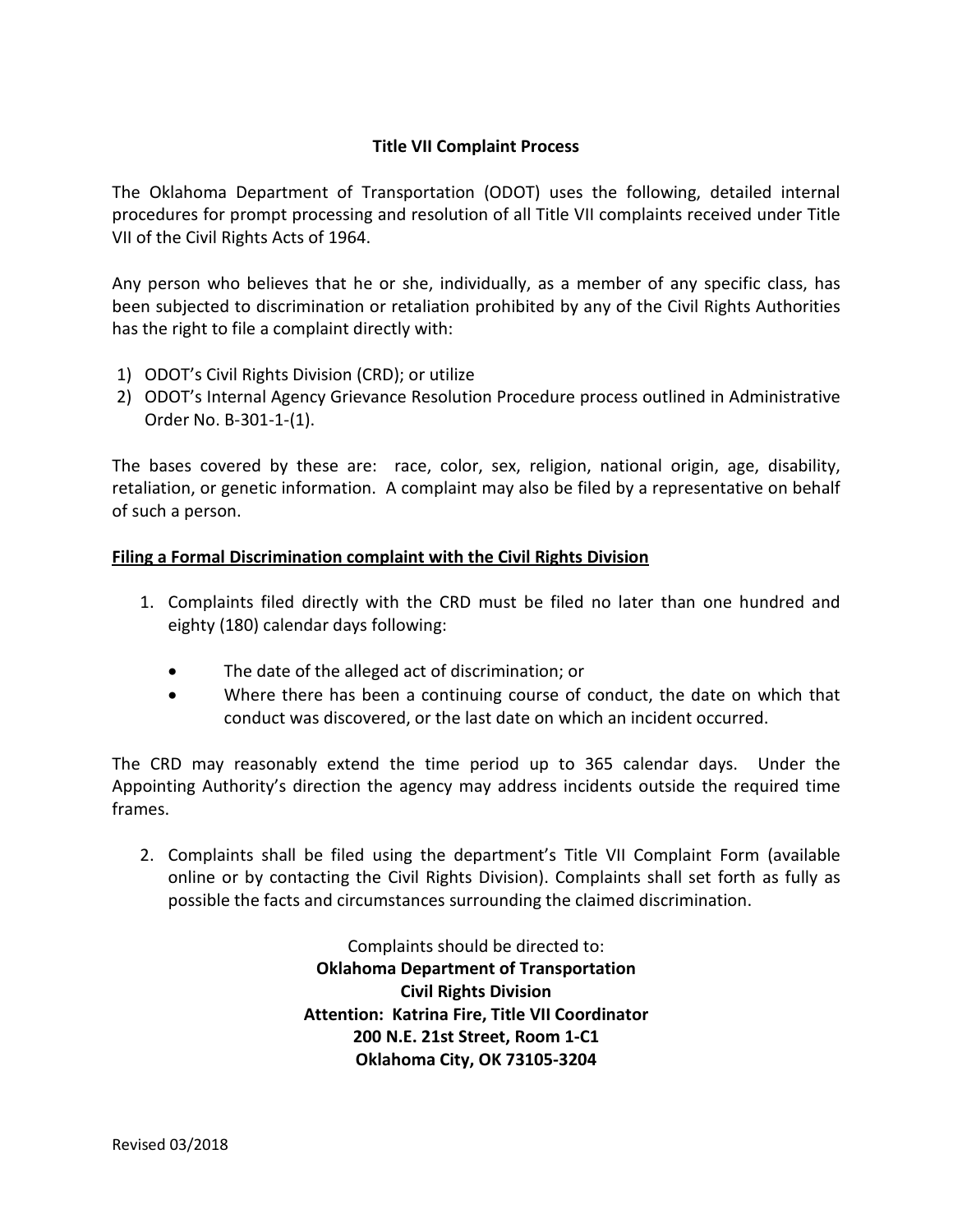- 3. Upon receipt of the signed complaint form, the Title VII Coordinator will log-in the complaint; determine the basis of the complaint, and authority/jurisdiction. The complaint will then be investigated by the Title VII Coordinator and/or another Certified Discrimination Investigator.
- 4. The Title VII Coordinator reviews and determines the appropriate action regarding every Title VII complaint. The department will not proceed with or continue a complaint investigation if:

a. The complaint is, on its face, without merit

b. The same allegations and issues of the complaint have been addressed in a recently closed investigation or by previous federal court decisions.

c. The complainant's or injured party's refusal to cooperate (including refusal to give permission to disclose his or her identify) has made it impossible to investigate further.

- 5. Within ten (10) business days, the Title VII Coordinator will acknowledge receipt of the allegation, inform the complainant of action taken or proposed action to be taken to process the allegation(s), and the complainant is advised of other avenues of redress available, such as the Equal Employment Opportunity Commission, Human Rights Commission, and/or the Oklahoma Merit Protection Commission. The filing of a complaint with one of these entities does not prohibit the filing with another one of these entities. The notification letter contains:
	- a. The basis of the complaint.
	- b. A brief statement of the allegation(s) over which the department has jurisdiction.
	- c. A brief statement of the department's jurisdiction over the recipient to investigate the complaint; and
	- d. An indication of when the parties will be contacted.
- 6. The Title VII Coordinator will conduct an in-depth, personal interview with the complainant(s). Information gathered in this interview includes: identification of each complainant by race, color, sex, age, national origin, religion, genetic information, disability, or income status; name of the complainant; a complete statement concerning the nature of the complaint, including names, places, and incidents involved in the complaint; the date the complaint was filed; and any other pertinent information the Title VII Coordinator feels is relevant to the complaint. The interviews are recorded either on audio tape or by taking notes. Every effort will be made to obtain early resolution of complaints at the lowest possible level.
- 7. Within sixty (60) calendar days from the date the original complaint was received, the Title VII Coordinator will conduct and complete an investigation of the allegation(s) and based on the information obtained, will render a recommendation for action in a report of findings to the Director, who shall issue a decision on the merits of the complaint. The Director reviews the findings and recommendation. He/she may affirm, set aside,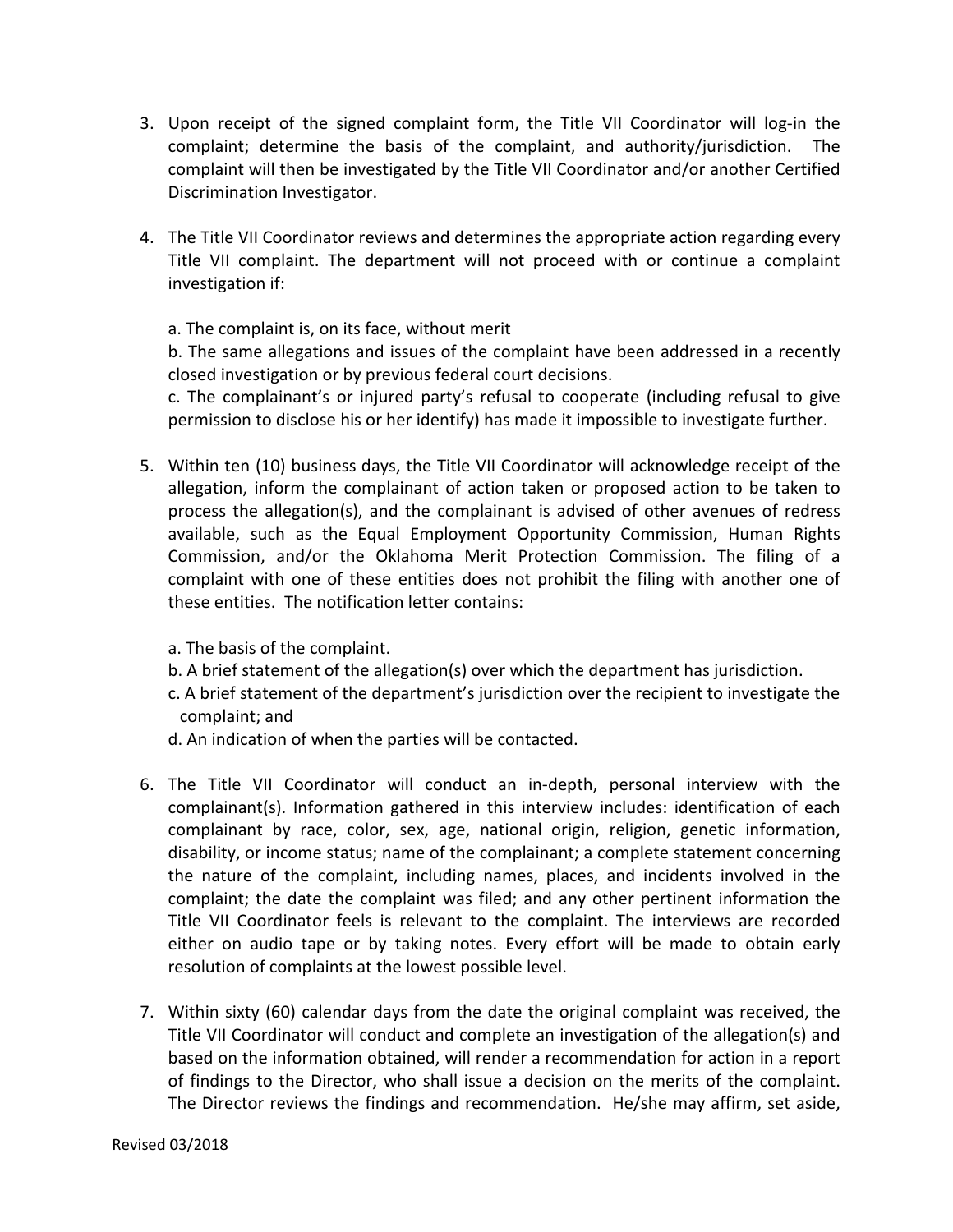or alter the recommendation, or any part thereof, as he/she deems proper under the circumstances. Such review shall be confined to the record.

- 8. Within ninety (90) calendar days of receipt of the complaint, the Title VII Coordinator will send a copy of the discrimination complaint final written decision to the complainant.
- 9. Within ninety (90) calendar days of receipt of the complaint, the Title VII Coordinator will send a copy of the discrimination complaint final written decision to the Division Engineer or Division Manager of the individual(s) accused of discrimination, and the applicable Senior Staff member. The Division Engineer or Division Manager will be responsible for determining who will notify the individual(s) accused of the outcome of the investigation.
- 10. All investigative reports shall be maintained as property of the CRD in a confidential manner, separate and apart from personnel records. *Investigation case files are not subject to the Freedom of Information Act (FOIA) or the Open Records Act (ORA).*
- 11. If, for some reason, the investigation cannot be completed within this timeframe, a status report shall be submitted to the complainant at this stage and the report shall follow upon completion.
- 12. The CRD will follow-up on the "Recommendations" of the final written decision with the complainant and parties involved after ninety (90) calendar days.

## **Filing a Formal Discrimination Grievance**

An employee who wishes to file a formal discrimination grievance must follow the procedures outlined in Administrative Order No. B-301-1-(1) for the filing of a formal grievance with the Grievance Manager.

- 1. Formal discrimination grievance must be filed within twenty (20) calendar days of the following:
	- The date of the alleged act of discrimination; or
	- Where there has been a continuing course of conduct, the date on which that conduct was discovered, or the last date on which an incident occurred.
- 2. Complaints shall be filed using the Internal Agency Grievance Resolution Form MPC Form 900. This form shall be available to employees in their Division Office and from the Grievance Manger. Complaints shall set forth as fully as possible the facts and circumstances surrounding the claimed discrimination.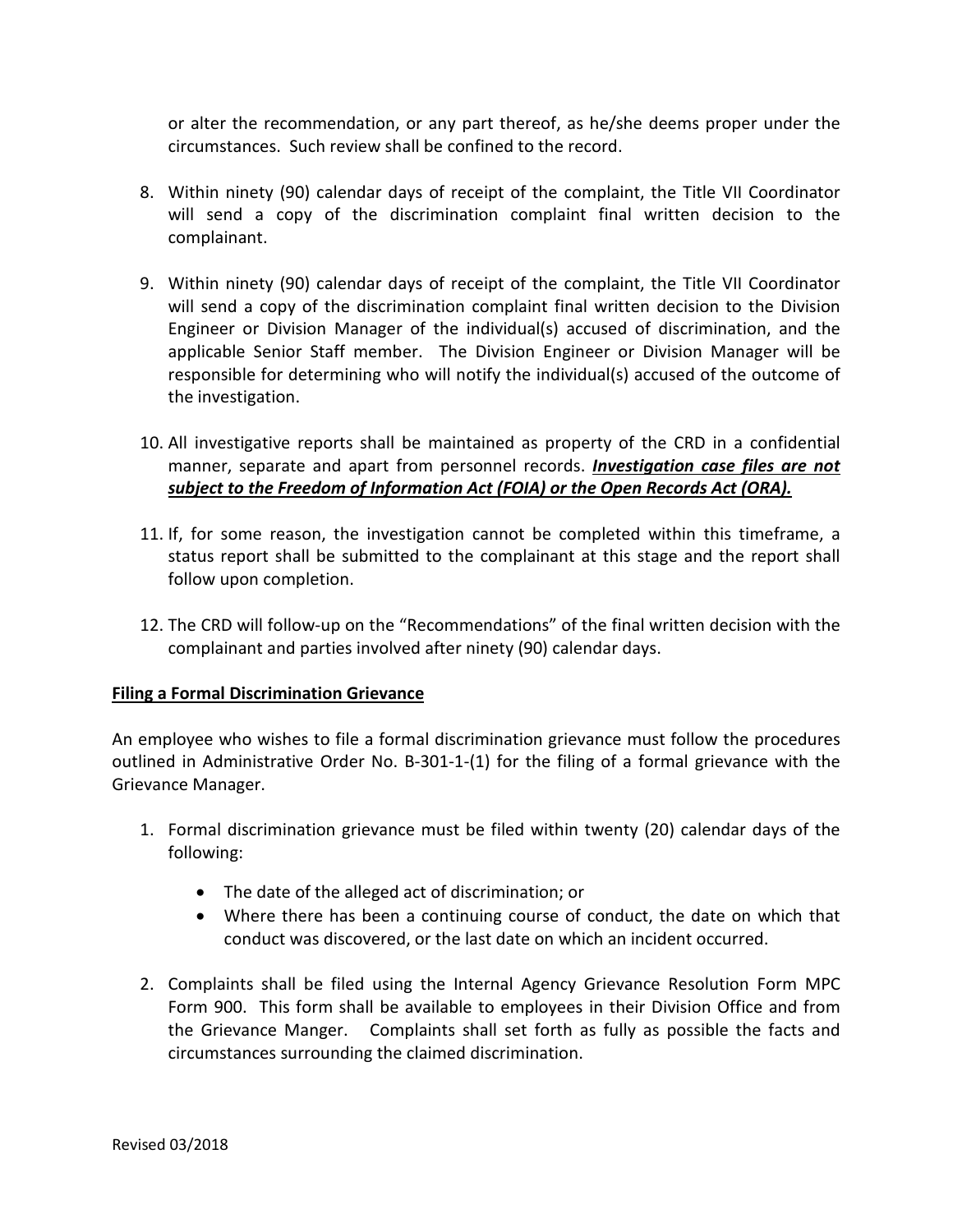Complaints should be directed to: **Oklahoma Department of Transportation Human Resources Division Attention: Grievance Manager 200 N.E. 21st Street, Room 1-B5 Oklahoma City, OK 73105-3204 405-521-3958**

- 3. Pursuant to Merit Rule 455:10-19-22 the Grievance Manager will, within seven (7) days of the receipt of an acceptable grievance, refer the grievance to the Civil Rights Division for a formal investigation.
- 4. Upon receipt of the grievance, the Title VII Coordinator will log-in the complaint; determine the basis of the complaint, and authority/jurisdiction. The complaint will then be investigated by the Title VII Coordinator and/or another Certified Discrimination Investigator.
- 5. The Title VII Coordinator reviews and determines the appropriate action regarding every Title VII complaint. The department will not proceed with or continue a complaint investigation if:

a. The complaint is, on its face, without merit

b. The same allegations and issues of the complaint have been addressed in a recently closed investigation or by previous federal court decisions.

c. The complainant's or injured party's refusal to cooperate (including refusal to give permission to disclose his or her identify) has made it impossible to investigate further.

- 6. Within ten (10) business days, the Title VII Coordinator will acknowledge receipt of the allegation, inform the complainant of action taken or proposed action to be taken to process the allegation(s). The notification letter contains:
	- a. The basis of the complaint.
	- b. A brief statement of the allegation(s) over which the department has jurisdiction.
	- c. A brief statement of the department's jurisdiction over the recipient to investigate the complaint; and
	- d. An indication of when the parties will be contacted.
- 7. The Title VII Coordinator will conduct an in-depth, personal interview with the complainant(s). Information gathered in this interview includes: identification of each complainant by race, color, sex, age, national origin, religion, genetic information, disability, or income status; name of the complainant; a complete statement concerning the nature of the complaint, including names, places, and incidents involved in the complaint; the date the complaint was filed; and any other pertinent information the Title VII Coordinator feels is relevant to the complaint. The interviews are recorded